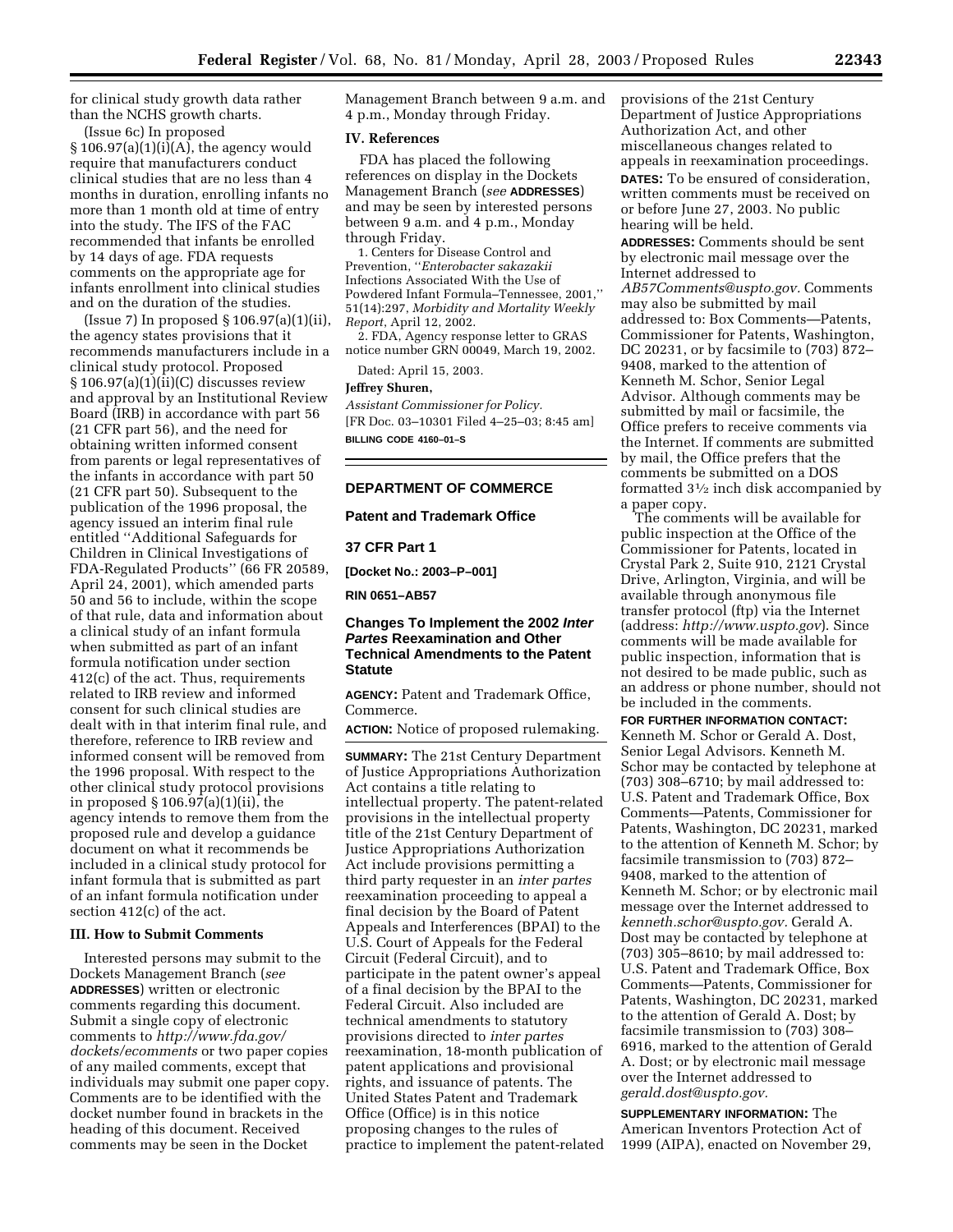1999, contained a number of changes to title 35, United States Code (U.S.C.). *See*  Pub. L. 106–113, 113 Stat. 1501, 1501A– 552 through 1501A–591 (1999). The 21st Century Department of Justice Appropriations Authorization Act, enacted on November 2, 2002, contained technical corrections to the AIPA as well as other technical amendments to title 35, U.S.C. *See* Pub. L. 107–273, 116 Stat. 1758, 1899–1906 (2002). This notice proposes changes to the rules of practice in title 37 CFR to implement the patent-related provisions of the 21st Century Department of Justice Appropriations Authorization Act (and other related miscellaneous changes).

*I. Third Party Requester Appeal Rights to United States Court of Appeals for the Federal Circuit:* Optional *inter partes* reexamination was newly enacted in the AIPA. The AIPA provided that the patent owner in an *inter partes* reexamination could appeal a decision of the BPAI (adverse to patent owner) to the Federal Circuit. The third party requester of the *inter partes*  reexamination, however, was specifically precluded from appealing a decision of the BPAI to the Federal Circuit. 35 U.S.C. 134(c). In addition, no provision was made in the statute for the third party requester to be a party to, *i.e.,* participate in, an appeal taken by the patent owner to the Federal Circuit.

The Office published a final rule in December of 2000 revising the rules of practice in patent cases to implement the optional *inter partes* reexamination provisions of the AIPA. *See Rules to Implement Optional Inter Partes Reexamination Proceedings,* 65 FR 76755 (Dec. 7, 2000), 1242 *Off. Gaz. Pat. Office* 12 (Jan. 2, 2001) (final rule). In this final rule, § 1.983 was promulgated to track the patent owner's statutory right, under 35 U.S.C. 141, to appeal to the Federal Circuit in *inter partes*  reexamination proceedings. Because the third-party requester of an *inter partes*  reexamination was explicitly precluded under 35 U.S.C. 134(c) from appealing the decision of the BPAI to the Federal Circuit, no such provision of the rules was provided. Likewise, because there was no authority in the statute for the third party requester to participate in an appeal taken by the patent owner to the Federal Circuit, no such provision of the rules was provided. Finally, because the third-party requester of an *inter partes*  reexamination was precluded under 35 U.S.C. 134(c) from appealing the decision of the BPAI to the Federal Circuit, no provision in the rules concerning patent owner participation in a third-party requester appeal was provided.

Section 13106 of Public Law 107–273 grants the *inter partes* reexamination third party requester the right to appeal an adverse decision of the BPAI to the Federal Circuit. 35 U.S.C. 315(b)(1). It further authorizes the third party requester to be a party to any appeal taken by the patent owner to the Federal Circuit. 35 U.S.C. 315(b)(1). Moreover, section 13106 also permits the patent owner to be a party to an appeal taken by the third party requester to the Federal Circuit. This is so because 35 U.S.C. 315(a)(2) as enacted by the AIPA states that the patent owner involved in an *inter partes* reexamination proceeding ''may be a party to any appeal taken by a third-party requester under subsection (b).''

It is being proposed that § 1.983 be amended to implement this statutory revision, and conforming/ancillary amendments be made to §§ 1.301, 1.304, and 1.979.

II. *Technical amendments to the inter partes reexamination provisions of the American Inventors Protection Act of 1999:* Section 13202 of Public Law 107– 273 made technical corrections to statutory provisions directed to *inter partes* and *ex parte* reexamination. Amendments to §§ 1.191, 1.303, and 1.913 are being proposed to address the *inter partes* and *ex parte* reexamination technical corrections.

*III. Other miscellaneous changes made as to reexamination:* Additionally, revision of the *inter partes*  reexamination rules is being proposed to avoid the loss of appeal rights during appeals to the BPAI due to certain inadvertent errors on the part of the patent owner or third party requester. Revision of the *inter partes*  reexamination rules is also being proposed to expedite the prosecution leading to the appeal stage. Finally, revision is proposed for clarifying the *inter partes* and *ex parte* reexamination appeal rules. Amendments to these ends are proposed below for §§ 1.302, 1.949, 1.953, 1.959, 1.965, 1.967, 1.971, and 1.977.

*IV. Patent and Trademark Efficiency Act Amendments:* Section 13203 of Public Law 107–273 is directed to efficiency amendments to the statute. It is proposed that § 1.13(b) be amended to eliminate its requirement for an attestation for certified copies of documents, similar to the elimination of the attestation requirement in 35 U.S.C. 153 as provided in section 13203(c) of Public Law 107–273.

*V. Technical amendment related to eighteen-month publication of applications and provisional rights:*  Sections 13203(c), 13204 and 13205 of Public Law 107–273 made technical

corrections to provisions directed to the eighteen-month publication of patent applications and provisional rights, and the issuance of patents. The proposed changes to §§ 1.14, 1.78, 1.417, and 1.495 are directed to implementation of the statutory revisions made by these sections of Public Law 107–273.

### **Section-by-Section Discussion**

*Section 1.1:* It is proposed that § 1.1(c) be amended to provide separate mail stops for *ex parte* reexamination proceedings and for *inter partes*  reexamination proceedings. It is also proposed that § 1.1(c) be amended to make it clear that the mail stop for *ex parte* reexamination proceedings is only for the original request papers for *ex parte* reexamination. The new mail stop for *inter partes* reexamination would be for original request papers and all subsequent correspondence filed in the Office (other than correspondence to the Office of the Solicitor pursuant to § 1.1(a)(3) and § 1.302(c)), since the nature of such proceedings is complex and correspondence is best handled at a central location, where the personnel have specific expertise in *inter partes*  reexamination.

*Section 1.13:* It is proposed that § 1.13(b) be amended to delete ''attested by an officer of the United States Patent and Trademark Office authorized by the Director.'' Section 13203(c) of Public Law 107–273 eliminated the requirement in 35 U.S.C. 153 that the signature of the Director for issued patents be attested to by an officer of the Office. To achieve further efficiencies, it is proposed that certified copies of documents would no longer include an attestation for the Director's signature. Accordingly, it is proposed that § 1.13(b) be amended to eliminate the requirement for an attestation for certified copies of documents.

*Section 1.14:* It is proposed that § 1.14(i)(2) be amended by inserting ''of the publication'' after ''English language translation'' in the sole sentence of the paragraph. Section 13204 of Public Law 107–273 made a technical change to the provisional rights provisions of the patent statute as to international applications to clarify that a translation of the international publication, as opposed to the international application, is required to be filed in order for a patent owner to obtain provisional rights pursuant to 35 U.S.C. 154(d). In view of this change to the statute, the corresponding reference to the translation in § 1.14 is proposed to be changed to add ''the publication of an international application'' after ''English language translation of.'' In addition, it is proposed that the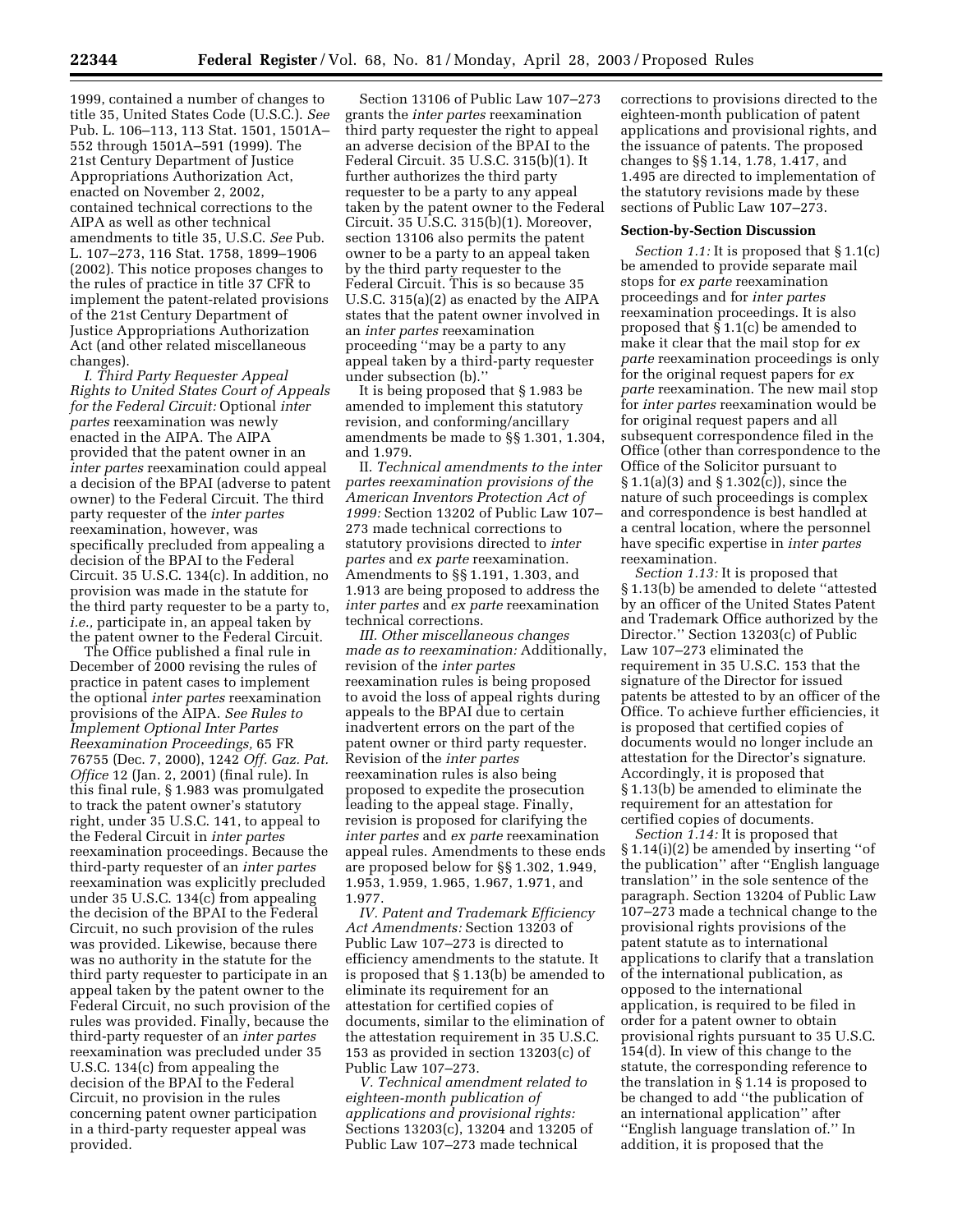parenthetical phrase at the end of paragraph (i)(2), referencing the fee for a copy of a document in a file, be corrected to refer to § 1.19(b)(4) rather than  $\S 1.19(b)(2)$  or  $(3)$ .

*Section 1.78:* It is proposed that § 1.78, paragraph (a)(3), be amended by deleting the phrase ''in a nonprovisional application'' in the first sentence of the paragraph.

Section 4508 of the AIPA as originally enacted did not make the 18-month publication amendments to 35 U.S.C. 119 and 120 applicable to an international application unless and until it enters the national stage under 35 U.S.C. 371. *See* Public Law 106–113, 113 Stat. at 1501A–566 through 1501A– 567. Section 13205 of Public Law 107– 273 amended section 4508 of the AIPA to make the 18-month publication amendments to 35 U.S.C. 119 and 120 also applicable during the international stage of an international application. With regard to international applications, § 1.78(a)(2)(ii) requires that the reference required by  $\S 1.78(a)(2)(i)$ be submitted: (1) During the pendency of the later-filed application; and (2) within the later of (A) four months from the date on which the national stage commenced under 35 U.S.C. 371(b) or (f) in the later-filed international application or (B) 16 months from the filing date of the prior-filed application. An abandoned international application is not a nonprovisional application; thus, as § 1.78(a)(3) currently reads, the petition procedure set forth in § 1.78(a)(3) would not be applicable to a delayed priority claim in an abandoned international application. If the presently proposed amendment to § 1.78(a)(3) is adopted, then the petition procedure set forth in § 1.78(a)(3) would be applicable to submitting a delayed priority claim in an abandoned international application including an international application that has not entered the national stage under 35 U.S.C. 371. In view of the statutory change to the applicability of the 18 month publication amendments to 35 U.S.C. 119 and 120 and the presently proposed change to § 1.78(a)(3), when filing a ''bypass'' continuation application under 35 U.S.C. 111(a) that claims the benefit of the international application with a filing date on or after November 29, 2000, that could have but did not claim the benefit of an earlier U.S. application and the benefit claim is to be added, a petition under § 1.78(a)(3) will be required in the international application. A ''bypass'' continuation application is an application for patent filed under 35 U.S.C. 111(a) that claims the benefit of the filing date of an earlier international application that did not

enter the national stage under 35 U.S.C. 371. *See* H.R. Rep. No. 107–685, at 222 (2002). Thus, applicants should no longer rely upon the advice that to amend a later-filed abandoned international application to add a claim to the benefit of a prior-filed nonprovisional application, or a priorfiled international application designating the United States, an applicant need only file a petition under § 1.182 to amend an abandoned application (the later-filed international application) with the claim to the benefit of a prior-filed application. *See Requirements for Claiming the Benefit of Prior-Filed Applications Under Eighteen-Month Publication of Patent Applications,* 66 FR 67087, 67092 (Dec. 28, 2001), 1254 *Off. Gaz. Pat. Office* 121, 125 (Jan. 22, 2002) (final rule) (response to comment 6).

*Section 1.191:* It is proposed that § 1.191 be amended by revising paragraph (a) to delete each appearance of ''for a patent that issued from an original application filed in the United States.'' Section 13202(d) of Public Law 107–273 provided a technical correction for the effective date set forth in the AIPA for appeals to the BPAI as follows:

Effective Date—The amendments made by section 4605(b), (c), and (e) of the Intellectual Property and Communications Omnibus Reform Act, as enacted by section 1000(a)(9) of Public Law 106–113, shall apply to any reexamination filed in the United States Patent and Trademark Office on or after the date of enactment of Public Law 106–113.

The effective date language in section 4608 of the AIPA limited the applicability of the conforming amendments to 35 U.S.C. 134 to a reexamination of a patent that issued from an original application which was filed on or after November 29, 1999. Thus, the conforming amendments to 35 U.S.C. 134 applied only to those *ex parte* reexamination proceedings filed under § 1.510 for patents that issued from an original application which was filed on or after November 29, 1999. Public Law 107–273 revised the applicability of the conforming amendments to 35 U.S.C. 134 such that the conforming amendments are applicable to a reexamination of a patent where the request for *ex parte*  reexamination was filed on or after November 29, 1999. Accordingly, § 1.191 is proposed to be amended to track the statutory revision of effective date.

*Section 1.197:* It is proposed that § 1.197(c) be amended to provide that an appeal to the Federal Circuit is terminated when the mandate is issued by the Court, rather than when the mandate is received by the Office. This

proposed change to § 1.197(c) is for consistency with a 1998 amendment to rule 41 of the Federal Rules of Appellate Procedure. The commentary on the addition of subdivision (c) to rule 41 of the Federal Rules of Appellate Procedure indicates that this provision is intended to make clear that the court's mandate is effective upon issuance, and that its effectiveness is not delayed until receipt of the mandate by the trial court or agency, or until the trial court or agency acts upon the mandate.

*Section 1.301:* It is proposed that the last sentence of § 1.301 be amended by inserting ''appeals by patent owners and third party requesters in'' before ''*inter partes* reexamination proceedings.'' The revision would make it clear that appeals by third party requesters of *inter partes* reexamination proceedings are controlled by § 1.983.

*Section 1.302:* It is proposed that § 1.302 be revised by adding new paragraphs (c) and (d), and redesignating existing paragraph (c) as paragraph (e). New paragraph (c) would point out that when an appeal is taken to the Federal Circuit in an *ex parte*  reexamination proceeding, the appellant must serve notice as provided in § 1.550(f). New paragraph (d) would point out that when an appeal is taken to the Federal Circuit in an *inter partes*  reexamination proceeding, the appellant must serve notice as provided in § 1.903. The proposed revisions are made to focus parties on the unique service that must be made in *ex parte*  and *inter partes* reexamination proceedings, when appealing to the Federal Circuit.

*Section 1.303:* It is proposed that § 1.303 be amended by revising paragraphs (a), (b) and (d) to delete the appearance of ''for a patent that issued from an original application filed in the United States'' in each paragraph. This proposed revision is made for the reasons stated in the above discussion of the proposed revision of § 1.191.

*Section 1.304:* It is proposed that § 1.304 be amended by revising paragraph (a)(1) to add after the second sentence, the following sentence: ''If a request for rehearing or reconsideration of the decision is filed within the time period provided under § 1.979(a), the time for filing an appeal shall expire two months after action on the last such request made by the parties.'' In addition, reference to § 1.979(a) in the second sentence would be deleted. Further, it is proposed that all of the current provisions relating to interferences be included in § 1.304(i), and that § 1.304(ii) provide that in *inter partes* reexaminations, the time for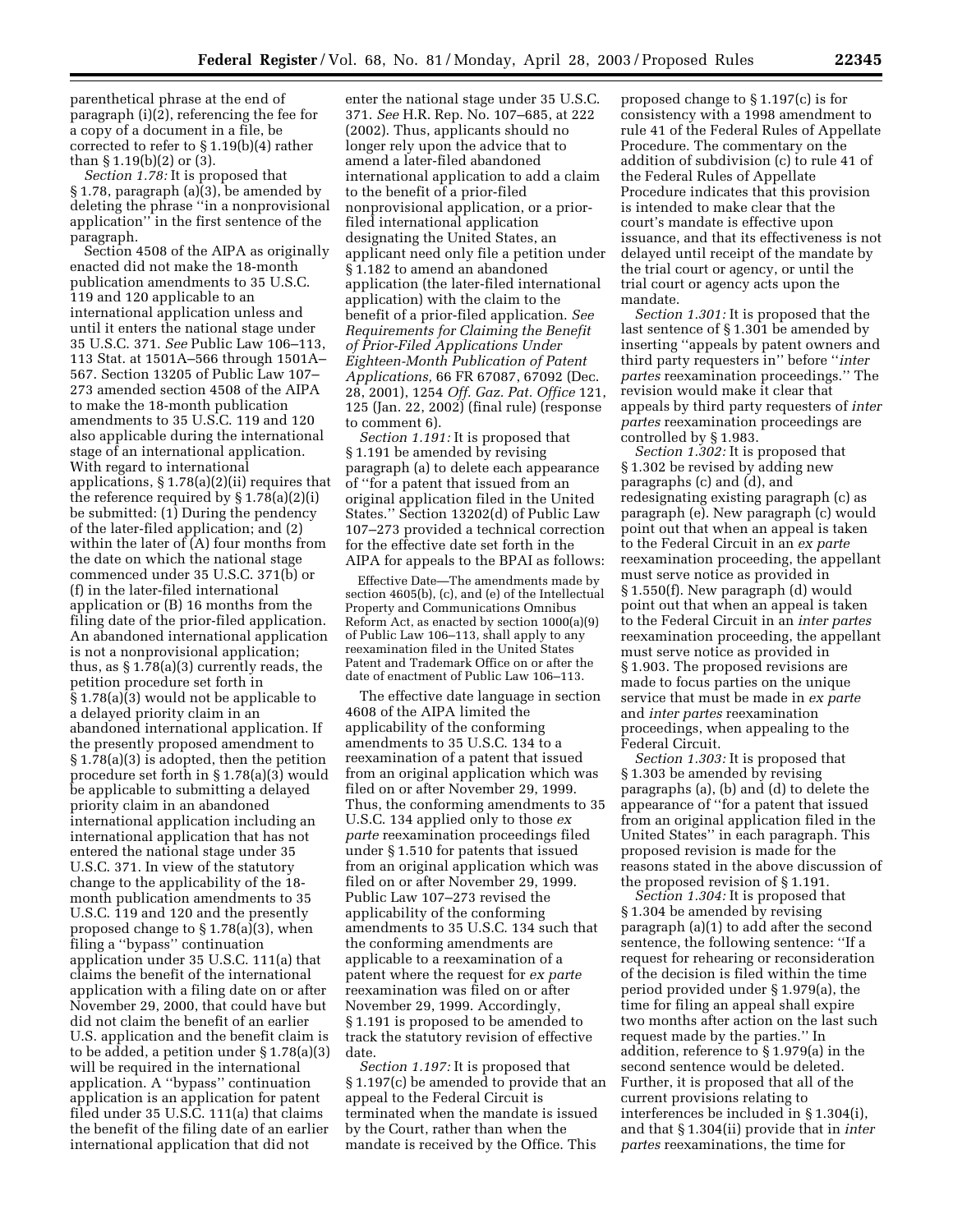filing a cross-appeal expires: (1) 14 days after service of the notice of appeal; or (2) two months after the date of decision of the BPAI, whichever is later.

The proposed revision to § 1.304(a)(1) provides that an *inter partes* third party requester can appeal to the Federal Circuit and can participate in the patent owner's appeal to the Federal Circuit. The time for filing an appeal to the Federal Circuit will expire two months after ''action on the last such request made by the parties,'' as opposed to the sentence which precedes the added sentence where time for filing an appeal to the Federal Circuit is stated to expire two months after ''action on the request.'' Thus, the potential for rehearing or reconsideration by more than one party is factored into the time for appeal to the Federal Circuit. Since a party may not challenge a BPAI decision in an *inter partes*  reexamination in a civil action under 35 U.S.C. 145, § 1.304(a)(1) provides that ''the time for filing an appeal shall expire \* \* \*'' and not ''the time for filing an appeal or commencing a civil action  $* \cdot \cdot \cdot$  (which appears in the sentence which precedes the added sentence).

The proposed revision to § 1.304(a)(1) also conforms to the change proposed for § 1.983, by addressing the potential for cross appeal to the Federal Circuit in an *inter partes* reexamination (in addition to that in an interference).

*Section 1.417:* As pointed out in the discussion above of the proposed revision to § 1.14, the statute has been revised to clarify that a translation of the international publication, as opposed to the international application, must be filed in order for a patent owner to obtain the provisional right of a reasonable royalty under 35 U.S.C. 154(d). Accordingly, it is proposed that § 1.417 be amended: (1) To delete ''the international publication or''; (2) to add ''of the publication'' after ''English language translation''; and (3) to delete '', unless it is being submitted pursuant to § 1.495,''.

*Section 1.495:* It is proposed that § 1.495(c) be amended to change ''if it was originally filed in another language (35 U.S.C. 371(c)(2)'' to ''if the international application was originally filed in another language and if any English language translation of the publication of the international application previously submitted under 35 U.S.C. 154(d) (§ 1.417) is not also a translation of the international application as filed (35 U.S.C.  $371(c)(2)$ ." The purpose of this revision is to clarify that if an English language translation of the publication has already been filed and the publication

was also a translation of the international application, a second translation is not required. Instead, the translation required by 35 U.S.C. 154(d) will satisfy the requirement for a translation under 35 U.S.C. 371(c)(2). In  $\S 1.495(g)$ , it is proposed to delete " except for a copy of the international publication or translation of the international application that is identified as provided in § 1.417,'' because the phrase is unnecessary, since it merely repeats a provision of § 1.417.

*Section 1.913:* It is proposed that § 1.913 be amended to add ''other than the patent owner or its privies'' after ''any person,'' as section 13202 of Public Law 107–273 now clarifies that there is statutory basis only for the third party requester to file a request for *inter partes*  reexamination, and there is no such basis for a patent owner to do so. This position is consistent with the initial position taken by the Office during the implementation of optional *inter partes*  reexamination. *See Rules to Implement Optional Inter Partes Reexamination Proceedings,* 65 FR 18153, 18178 (Apr. 6, 2000), 1234 *Off. Gaz. Pat. Office* 93, 116 (May 23, 2000) (proposed rule). *Sections 1.949 and 1.953:* It is

proposed that the clause ''or upon a determination of patentability of all claims'' be deleted from the first sentence of § 1.949, and the clause ''or upon a determination of patentability of all claims in the proceeding'' be added to § 1.953(a), so that § 1.953(a) would read as follows: ''Upon considering the comments of the patent owner and the third party requester subsequent to the Office action closing prosecution in an *inter partes* reexamination, or upon expiration of the time for submitting such comments, or upon a determination of patentability of all claims in the proceeding, the examiner shall issue a Right of Appeal Notice (RAN), unless the examiner reopens prosecution and issues another Office action on the merits'' (emphasis added in bold). This proposed change would be directed to streamlining prosecution in an *inter partes* reexamination by issuing a RAN under § 1.953 as soon as all claims in the proceeding are found patentable. This would be in contrast to the current procedure where an Action Closing Prosecution (ACP) under § 1.949 is issued upon a determination of patentability of all claims, and later a RAN must be issued. Thus, an extra Office action would be avoided by the current proposal.

Currently, where the examiner finds all claims to be patentable, an ACP would be issued even though the Office action being issued is the first action on the merits. The purpose in going

directly to an ACP even in a first Office action is that the patent owner has nothing to respond to, upon learning that the claims are all patentable. Further, since the patent owner will not respond, the third party requester has nothing to comment upon, and is barred from filing a paper as to the merits. Statutory provision for requester's participation in the proceeding (prior to appeal) is only made for requester comments on a patent owner response. 35 U.S.C. 314(b)(3). Therefore, no reason exists to delay the closing of prosecution where all claims are found patentable, and the examiner thus issues an ACP directly. In implementing the optional *inter partes* reexamination proceedings provisions of the AIPA, the Office proposed that the examiner should not go directly to the RAN where all claims are found patentable, because that would deprive the third party requester of the right of filing comments on the examiner's Office actions prior to appeal (§ 1.951(a) as proposed provided that ''(a) After an action closing prosecution in an *inter partes*  reexamination, a third-party requester may once file comments limited to the issues raised in the Office action closing prosecution''). *See Rules to Implement Optional Inter Partes Reexamination Proceedings,* 65 FR at 18180, 1234 *Off. Gaz. Pat. Office* at 117.

This third party requester's right to file original comments on the examiner's ACP pursuant to § 1.951(a), however, was not adopted in the final rule to implement optional *inter partes*  reexamination proceedings. The requester's right to file original comments on the examiner's ACP was deleted in response to a comment on § 1.951(a) which pointed out that ''such 'direct' requester comments are not consistent with the statute as the statute makes it clear that the third party requester's right to comment only matures with the filing of a patent owner response to an Office action on the merits, and nowhere in the statute does it permit third party requester comments without there first being a patent owner response.'' *See Rules to Implement Optional Inter Partes Reexamination Proceedings,* 65 FR at 76768, 1242 *Off. Gaz. Pat. Office* at 22– 23.

Given that the third party requester does not have a right to file original comments on the examiner's ACP, the above-discussed reason for issuing an ACP prior to a RAN where all claims are found patentable (*i.e.*, to give the requester at least one chance for input prior to appeal) no longer exists. There is no reason to issue an unnecessary ACP in this instance, since the patent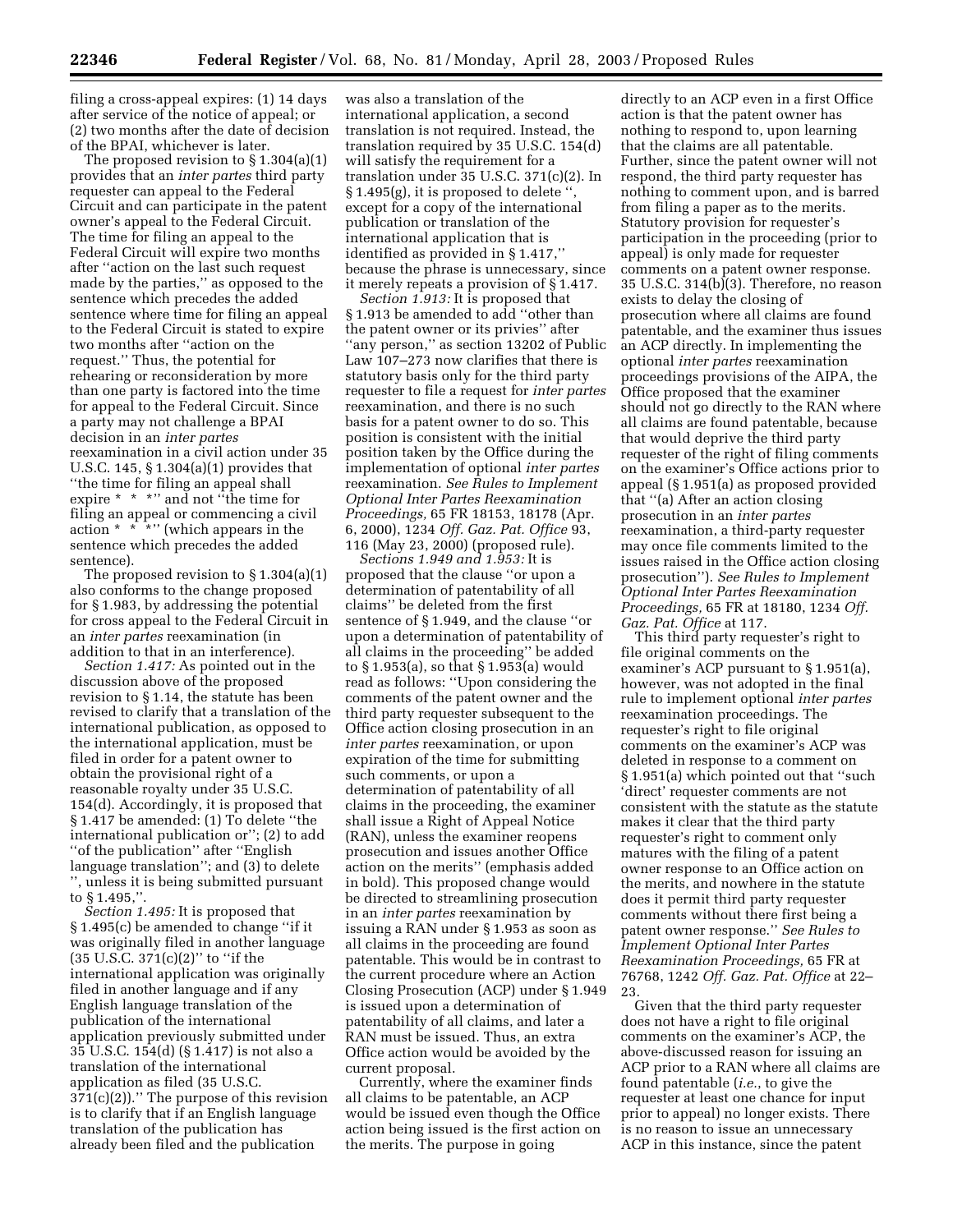owner has no incentive to reply to the finding of all claims patentable, and thus, presumably will not file a response to the ACP. The patent owner would not argue against the allowance of all the claims, and the patent owner would not be expected to comment on any stated reasons for allowance at this point, since he or she may do so after a Notice of Intent to Issue a Reexamination Certificate is issued, while a comment at this stage would give requester an extra opportunity to participate in the proceeding. Accordingly, the present proposal would eliminate the need for an ACP where all claims are found patentable by going directly to the issuance of a RAN, and thus streamline and expedite the *inter partes* reexamination process.

*Section 1.959:* It is proposed that § 1.959 be revised by adding a new paragraph (f). New paragraph (f) would provide a non-extendable one-month period for correcting an inadvertent failure to comply with any requirement of § 1.959, when a notice of appeal or cross appeal is submitted. The proposed revision of § 1.959 would permit a remedy of inadvertent defects in a notice of appeal or cross appeal.

Section 1.959 relates to appeals and cross appeals to the BPAI in *inter partes*  reexamination proceedings. The requirements for acceptance by the Office of a notice of appeal and cross appeal to the BPAI are: (1) Payment of the appeal fee set forth in § 1.17(b) (§§ 1.959(a) and (b)); identification of the appealed claim(s) (§ 1.959(c)); and (3) signature by the patent owner, the third party requester, or their duly authorized attorney or agent (§ 1.959(c)).

It is proposed to revise § 1.959 by providing the third party requester one opportunity to supply, within one month, the missing fee or missing portion of the fee that was inadvertently not supplied. Section 1.957(a) provides that if ''the third party requester files an untimely or inappropriate comment [or] notice of appeal \* \* \* in an *inter partes*  reexamination, the paper will be refused consideration.'' Thus, if the third party requester inadvertently fails to pay the appeal fee or makes a payment which is deficient as to the amount specified in § 1.17(b), the requester's notice of appeal (or cross appeal) will not be considered and requester's appeal would otherwise be barred. The failure to submit the complete appeal fee cannot be considered a ''*bona fide*  attempt to respond and to advance the prosecution'' where ''some requirement has been inadvertently omitted'' under § 1.957(d) (with requester then given a chance to rectify the inadvertency), since § 1.957(d) applies only to a patent

owner and not to a third party requester. In addition, the third party requester does not have the opportunity to ''revive'' the appeal, as does the patent owner under § 1.137 (further, an extension of the time for filing the notice of appeal (or cross appeal) is not provided for by § 1.956, even if the requester becomes aware of the inadvertency on the last day to remedy it). Thus, the third party requester would be barred from appealing the case when a sufficient payment of the fee is inadvertently not made in the absence of the proposed revision to § 1.959. Yet, estoppel attaches to the third party requester which precludes further resolution of the issues that the requester wishes to appeal. Under the statute, requester is estopped from later asserting in any civil action, or in a subsequent *inter partes* reexamination, the invalidity/unpatentability of any claim finally determined to be valid and patentable on any ground the third party requester raised or could have raised in the *inter partes* reexamination. Requester is further estopped from later challenging in a civil action any fact determined in the *inter partes*  reexamination. Accordingly, requester's loss of appeal rights because of an inadvertency is considered an unduly harsh and extreme measure. Accordingly, it is proposed to revise § 1.959 by providing the third party requester one opportunity to supply, within one month, the missing fee or missing portion of the fee that was inadvertently not supplied. As to the requirements that the notice of appeal (or cross appeal) identify the appealed claim(s) and be signed by the appellant, it may be that an opportunity to remedy the inadvertent failure to comply with same is not precluded by § 1.957(a). The refusal of consideration mandated by that section is directed only to

''untimely or inappropriate'' notices of appeal (and cross appeal). If so, the failure to sign or identify as required might not render the notice untimely, and the paper might be an ''appropriate'' paper, *i.e.*, the type of paper that is entitled to entry in an *inter partes* reexamination, but is not a complete paper. However, to cover the possibility that failure to comply with the signature or identification of claims requirement of § 1.959(c) could permanently bar the requester's appeal, the proposed new § 1.959(f) has been made broad enough to explicitly encompass these potential defects in a notice of appeal (or cross appeal). Further, the proposed new § 1.959(f) is drafted to encompass patent owner

inadvertencies as well as those of the third party requester.

*Sections 1.965 and 1.967:* It is proposed that § 1.965, paragraph (d), be revised to insert ''paragraphs (a) and (c)'' in place of ''paragraph (c).'' It is proposed that § 1.967, paragraph (c), be revised to insert ''paragraphs (a) and (b)'' in place of ''paragraph (b).''

As § 1.965 currently reads, an inadvertent failure to comply with a § 1.965(a) requirement would permanently bar the requester's appeal from going forward. As § 1.967 currently reads, an inadvertent failure to comply with a  $\S 1.967$ (a) requirement would bar the requester's participation via respondent brief in the patent owner's appeal. It is proposed to revise §§ 1.965 and 1.967 to provide the appellant and respondent, respectively, with a nonextendable one-month period for correcting an inadvertent failure to comply with a requirement of §§ 1.965(a) and 1.967(a), respectively. This revision of §§ 1.965 and 1.967 is proposed for reasons analogous to those set forth above for the proposed revision of § 1.959. Again, the loss of requester's appeal rights because of a § 1.965(a) inadvertency, and the loss of requester's participation rights because of a § 1.967(a) inadvertency, are considered to be unduly harsh and extreme measures.

It is noted that § 1.965(b) states: ''A party's appeal shall stand dismissed upon failure of that party to file an appellant's brief, accompanied by the requisite fee, within the time allowed.'' If the proposed revision to § 1.965(d) is made, the phrase ''within the time allowed'' in § 1.965(b) would be interpreted to include the filing of an ''appellant's brief, accompanied by the requisite fee'' within the one-month period for correcting an inadvertency (in failure to comply with a requirement of § 1.965(a) and/or (c)) set forth in  $§ 1.965(d).$ 

*Section 1.971:* It is proposed that § 1.971 be amended by designating the sole current paragraph of the section as paragraph (a), and adding new paragraph (b). New paragraph (b) would provide a non-extendable one-month period for correcting an inadvertent failure to comply with any requirement of paragraph (a) of § 1.971, when a rebuttal brief is submitted. Sections 1.965(d) and 1.967(c) currently provide relief for certain non-compliance inadvertencies in appellant and respondent briefs, respectively. There is no such relief provided for rebuttal briefs; yet, no reason exists as to why the relief is provided for both appellant and respondent briefs, but not for rebuttal briefs. It is proposed to revise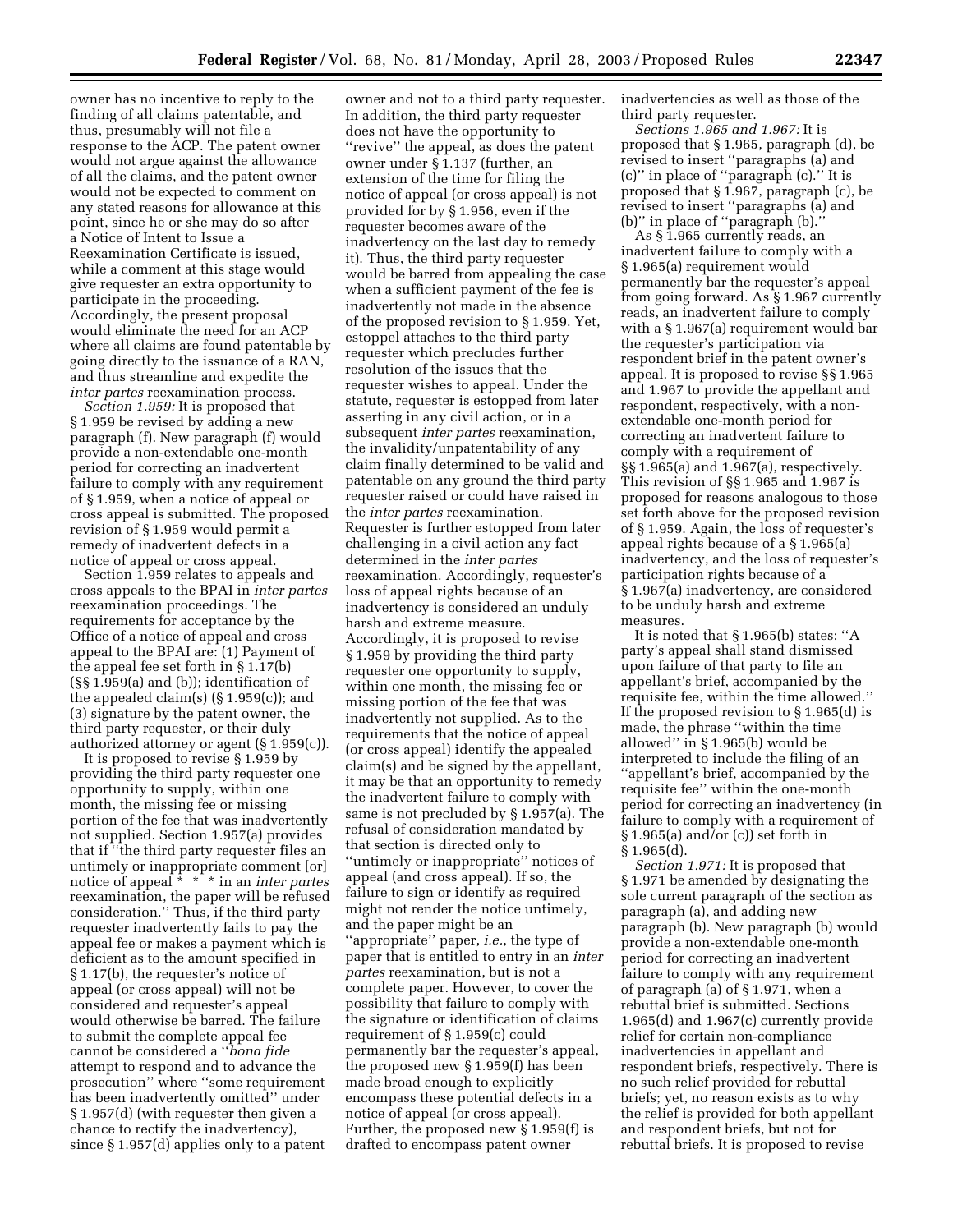§ 1.971 to provide relief granted for inadvertencies in the rebuttal brief that would parallel the relief granted for inadvertencies in appellant and respondent briefs. This would be effected by providing, in § 1.971, a new paragraph (b), which is analogous to §§ 1.965(d) and 1.967(c).

*Section 1.977:* It is proposed that § 1.977, paragraph (g), be amended by inserting '', when the owner is responding under paragraph (b)(1) of this section'' at the end of the first sentence of the paragraph, and by adding the following new sentence as the second sentence: ''The time period set forth in paragraph (b) of this section may not be extended when the owner is responding under paragraph (b)(2) of this section.''

Current § 1.977(g) provides that ''[t]he time period set forth in paragraph (b) of this section is subject to the extension of time provisions of § 1.956.'' Thus, an extension of time could be obtained for the filing of a patent owner amendment or showing of facts presented under § 1.977(b)(1), or the filing of a patent owner request for rehearing of the decision of the BPAI made under § 1.977(b)(2). However, § 1.979(g) states that the times for requesting rehearing under § 1.979(a) may not be extended, and a patent owner request for rehearing of the decision of the BPAI made under § 1.977(b)(2) is included as § 1.979(a)(2). Thus, the time for filing a patent owner request for rehearing under § 1.977(b)(2) cannot be extended. The proposed revision would revise § 1.977(g) to make it consistent with the language of § 1.979(g). Note further that this revision is consistent with the policy for a streamlined appeal procedure, which is reflected, for example, in § 1.959 (no extension of the time for filing the notice of appeal or cross appeal), § 1.963 (no extension of the time for filing appellant, respondent, and rebuttal briefs), and § 1.979(g) (no extension of the time for filing *any* rehearing request). Thus, it is appropriate that an extension of time cannot be obtained for the filing of a patent owner request for rehearing of the decision of the BPAI made under § 1.977(b)(2), while an extension can be obtained for the filing of a patent owner amendment or showing of facts presented under § 1.977(b)(1), which may be considered a reopening of the examination process, as opposed to the appeal process.

*Section 1.979:* It is first proposed that § 1.979 be amended by revising its paragraphs (e) and (f) to replace ''patent owner'' with ''parties to an appeal to the Board of Patent Appeals and Interferences,'' ''party,'' ''any party,'' and ''party's,'' where each replacement

is applicable, and to delete ''patent owner's'' where it appears. It is also proposed that § 1.979 be amended by deleting the first and second sentences of paragraph (f). It is also proposed that the third sentence of § 1.979(f) be amended to add ''to the Board of Patent Appeals and Interferences'' after ''An appeal'' to provide additional clarity. Section 1.979 is currently drafted to address the situation where appeal to the Federal Circuit is possible only for the patent owner. The first proposed revision would modify the language of § 1.979 to make it applicable to all parties to the *inter partes* reexamination proceeding, *i.e.,* the patent owner and any *inter partes* reexamination third party requester, who are the parties to the appeal to the BPAI. The second proposed revision would delete the current provision for termination of the third party requester's appeal, which was (before the enactment of Public Law 107–273) under criteria different than that of the patent owner (since a third party requester could not appeal to the courts under the statute prior to Public Law 107–273). The first proposed revision to the text of § 1.979(f) make the criteria for termination the same for all parties to the appeal. Finally, it is proposed that § 1.979(f) be amended to provide that an appeal to the Federal Circuit is terminated when the mandate is issued by the Court for consistency with a 1998 amendment to rule 41 of the Federal Rules of Appellate Procedure.

*Undesignated center heading immediately preceding § 1.983:* It is proposed that the undesignated center heading immediately preceding § 1.983 be revised to delete "PATENT OWNER" before ''APPEAL TO THE UNITED STATES COURT OF APPEALS FOR THE FEDERAL CIRCUIT.'' The undesignated center heading immediately preceding § 1.983 is currently drafted to address the situation where appeal to the Federal Circuit is possible only for the patent owner. The proposed revision would modify the language to make it applicable to all parties to the *inter partes* reexamination proceeding who are the parties to the appeal to the BPAI.

*Section 1.983:* Section 13106 of Public Law 107–273 grants the *inter partes*  reexamination third party requester the right to appeal an adverse decision of the BPAI to the Federal Circuit. 35 U.S.C. 315(b)(1). It further authorizes the third party requester to be a party to any appeal taken by the patent owner to the Federal Circuit. 35 U.S.C. 315(b)(1). Also, as pointed out above, section 13106 of Public Law 107–273 implicitly permits the patent owner to be a party to the newly provided-for appeal taken

by the third party requester to the Federal Circuit. It is proposed that § 1.983 be amended to track this newly enacted legislation by revising its heading, dividing the existing text into paragraphs (a) and (b); revising the text of newly designated paragraphs (a) and (b), and adding new paragraphs (c) through (f).

It is proposed that the title of § 1.983 be revised by changing ''Patent owner appeal'' to ''Appeal.''

It is proposed that § 1.983(a) be revised to permit the patent owner and any third party requester who is a party to an appeal to the BPAI to (1) appeal the BPAI's decision to the Federal Circuit, and (2) to be a party to any appeal to the Federal Circuit taken from the Board's decision.

It is proposed that § 1.983(b) be revised to clarify that service of the notice of appeal or cross appeal must be made on every other party in the reexamination proceeding as required in § 1.903. The explicit statement of requirement for service on other parties also provides antecedent for the 14-day period recited in paragraph (e) of § 1.983 that follows.

It is proposed that paragraphs (c) and (d) be added to § 1.983 to provide for a cross appeal within 14 days of service of an opposing party's notice of appeal. This is analogous to the cross appeal (within 14 days of service of the notice of appeal) provided for in § 1.304(a)(1) for interferences. The interferences model is used, because an interference is the only other *inter partes* proceeding appealed to the court from the decision of the BPAI. It is to be noted that if the two-month time period from the BPAI's decision will expire after the 14-day period set for a cross appeal, then the later-expiring two-month period will control. Thus, where a first party files an appeal to the court (the Federal Circuit) 14 days after the BPAI's decision, an opposing party need not file a cross appeal 15 days later (29 days after the BPAI's decision), but rather has the remainder of the two-month period to do so.

A new paragraph (e) is proposed to be added to § 1.983, to prescribe the action a party must take in order to participate in an appellant's appeal (including cross appeal). Participation in the appellant's appeal is directed to providing argument supporting the decision of the BPAI. Such participation is in contrast to the cross appeal which would be provided for in paragraphs (c) and (d) of § 1.983, where a party challenges a decision of the BPAI adverse to that party.

New paragraph (f): Section 13106(d) of Public Law 107–273 provides the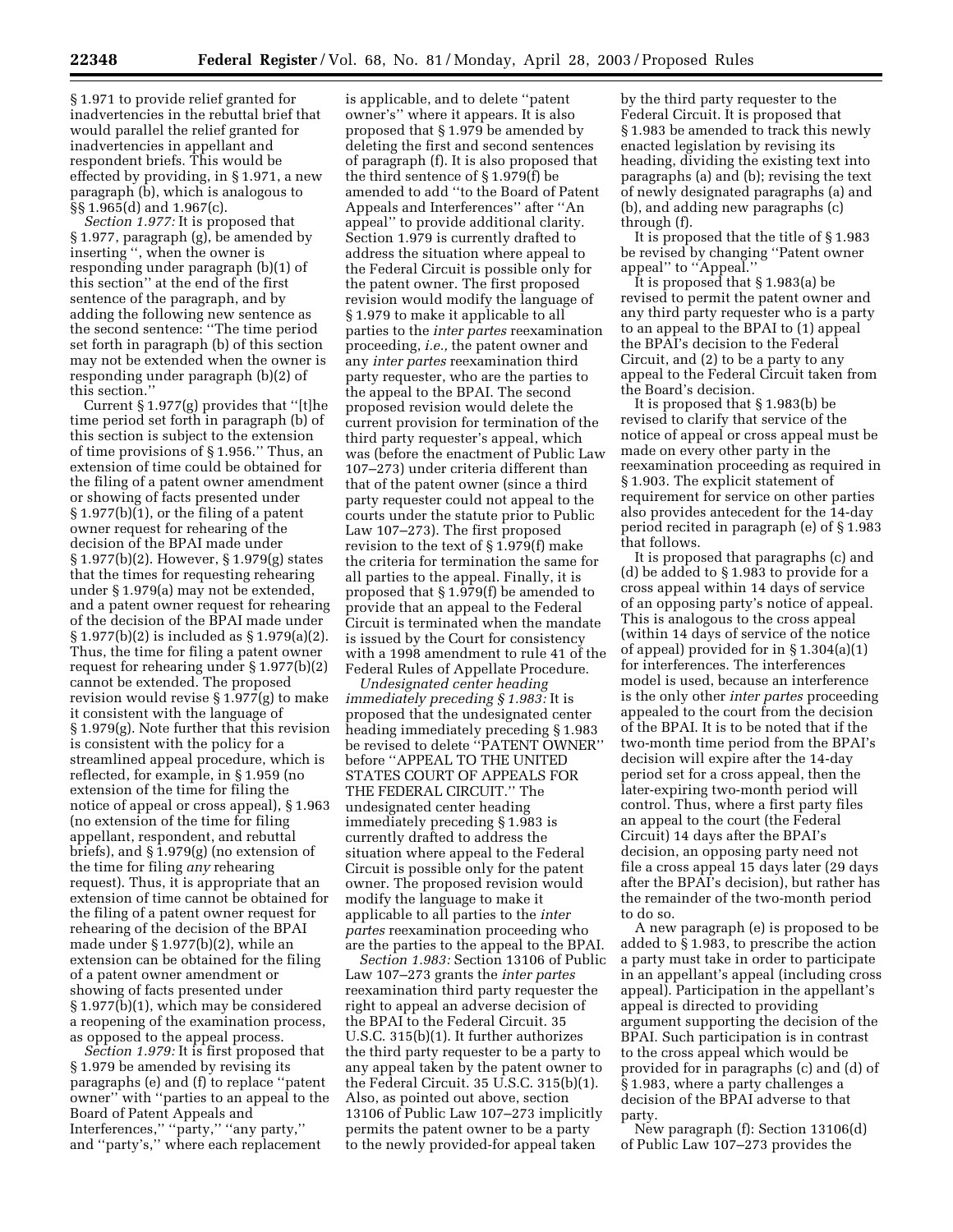effective date for the revision to the statute made in section 13106 as follows: ''The amendments made by this Section apply with respect to any reexamination proceeding commenced on or after the date of enactment of this Act.''

Accordingly, it is proposed that § 1.983 be amended to add a new paragraph (f) stating: ''(f) Notwithstanding any provision of the rules, in any reexamination proceeding commenced prior to November 2, 2002, the third party requester is precluded from appealing and cross appealing any decision of the BPAI to the Federal Circuit, and the third party requester is precluded from participating in any appeal taken by the patent owner to the Court.''

#### **Rulemaking Considerations**

*Administrative Procedure Act:* The changes proposed in this notice conform the patent-related rules of practice in 37 CFR to the changes to title 35 U.S.C. contained in Public Law 107–273. Therefore, these changes involve interpretive rules or rules of agency practice and procedure under 5 U.S.C. 553(b)(A). *See Bachow Communications Inc.* v. *FCC,* 237 F.3d 683, 690 (D.C. Cir. 2001); *Paralyzed Veterans of America* v. *West* 138 F.3d 1434, 1436 (Fed. Cir. 1998); and *Komjathy* v. *National Transportation Safety Board,* 832 F.2d 1294, 1296–97 (D.C. Cir. 1987). Therefore, prior notice and opportunity for public comment are not required pursuant to 5 U.S.C. 553(b) or  $(c)$  (or any other law). Nevertheless, the Office is providing this opportunity for public comment on the changes proposed in this notice because the Office desires the benefit of public comment on these proposed changes.

*Regulatory Flexibility Act:* As prior notice and an opportunity for public comment are not required pursuant to 5 U.S.C. 553 (or any other law), an initial regulatory flexibility analysis under the Regulatory Flexibility Act (5 U.S.C. 601 *et seq.*) is not required. *See* 5 U.S.C. 603.

*Executive Order 13132:* This rulemaking does not contain policies with federalism implications sufficient to warrant preparation of a Federalism Assessment under Executive Order 13132 (Aug. 4, 1999).

*Executive Order 12866:* This rulemaking has been determined to be not significant for purposes of Executive Order 12866 (Sept. 30, 1993).

*Paperwork Reduction Act:* This notice involves information collection requirements which are subject to review by the Office of Management and Budget (OMB) under the Paperwork Reduction Act of 1995 (44 U.S.C. 3501

*et seq.*). The collections of information involved in this notice have been reviewed and previously approved by OMB under OMB control numbers: 0651–0021, 0651–0031, 0651–0032, and 0651–0033. The United States Patent and Trademark Office is not resubmitting any information collection package to OMB for its review and approval because the changes in this notice do not affect the information collection requirements associated with the information collection under these OMB control numbers.

The title, description and respondent description of each of the information collections are shown below with an estimate of each of the annual reporting burdens. Included in each estimate is the time for reviewing instructions, gathering and maintaining the data needed, and completing and reviewing the collection of information. The changes in this notice conform the patent-related rules of practice in 37 CFR to the changes to title 35 U.S.C. contained in Public Law 107–273.

*OMB Number:* 0651–0021. *Title:* Patent Cooperation Treaty.

*Form Numbers:* PCT/RO/101, ANNEX/134/144, PTO–1382, PCT/ IPEA/401, PCT/IB/328, PTO/SB/61/ PCT, PTO/SB/64/PCT.

*Type of Review:* Approved through December of 2003.

*Affected Public:* Individuals or households, business or other for-profit, Federal agencies or employees, not-forprofit institutions, small businesses or organizations, farms, and State, local or tribal government.

*Estimated Number of Respondents:*  331,407.

*Estimated Time Per Response:* 15 minutes to 4 hours.

*Estimated Total Annual Burden Hours:* 401,202 hours.

*Needs and Uses:* The information collected is required by the Patent Cooperation Treaty (PCT). The general purpose of the PCT is to simplify the filing of patent applications on the same invention in different countries. It provides for a centralized filing procedure and a standardized application format.

*OMB Number:* 0651–0031.

*Title:* Patent Processing (Updating). *Form Numbers:* PTO/SB/08A/08B/21/ 22/23/24/25/26/27/30/31/32/35/37/36/ 42/43/61 61/PCT/62/63/64 64/PCT/67/ 68/91/92/96/97, PTO–2053–A/B, PTO– 2054–A/B, PTO–2055–A/B.

*Type of Review:* Approved through April of 2003.

*Affected Public:* Individuals or households, State or local governments, farms, business or other for-profit

institutions, not-for-profit institutions, small businesses or organizations, and Federal government.

*Estimated Number of Respondents:*  2,247,270.

*Estimated Time Per Response:* 1 minute 48 seconds to 4 hours. *Estimated Total Annual Burden* 

*Hours:* 1,021,822 hours.

*Needs and Uses:* During the processing of an application for a patent, the applicant/agent may be required or desire to submit additional information to the Office concerning the examination of a specific application. The specific information required or which may be submitted includes: Information Disclosure Statements; Terminal Disclaimers; Petitions to Revive; Express Abandonments; Appeal Notices; Petitions for Access; Powers to Inspect; Certificates of Mailing or Transmission; Statements under § 3.73(b); Amendments, Petitions and their Transmittal Letters; and Deposit Account Order Forms.

*OMB Number:* 0651–0032. *Title:* Initial Patent Application. *Form Number:* PTO/SB/01–07/

13PCT/16–19/29/101–110. *Type of Review:* Approved through

April of 2003. *Affected Public:* Individuals or

households, business or other for-profit institutions, not-for-profit institutions, farms, Federal government, and State, local, or tribal governments.

*Estimated Number of Respondents:*  319,350.

*Estimated Time Per Response:* 24 minutes to 11 hours and 18 minutes. *Estimated Total Annual Burden* 

*Hours:* 2,984,360 hours.

*Needs and Uses:* The purpose of this information collection is to permit the Office to determine whether an application meets the criteria set forth in the patent statute and regulations. The standard Fee Transmittal form, New Utility Patent Application Transmittal form, New Design Patent Application Transmittal form, New Plant Patent Application Transmittal form, Declaration, Provisional Application Coversheet, and Plant Patent Application Declaration will assist applicants in complying with the requirements of the patent statute and regulations, and will further assist the Office in processing and examination of the application.

*OMB Number:* 0651–0033. *Title:* Post Allowance and Refiling. *Form Numbers:* PTO/SB/44/50/51,

51S/52/53/55/56/57/58, PTOL–85B. *Type of Review:* Approved through January of 2004.

*Affected Public:* Individuals or households, business or other for-profit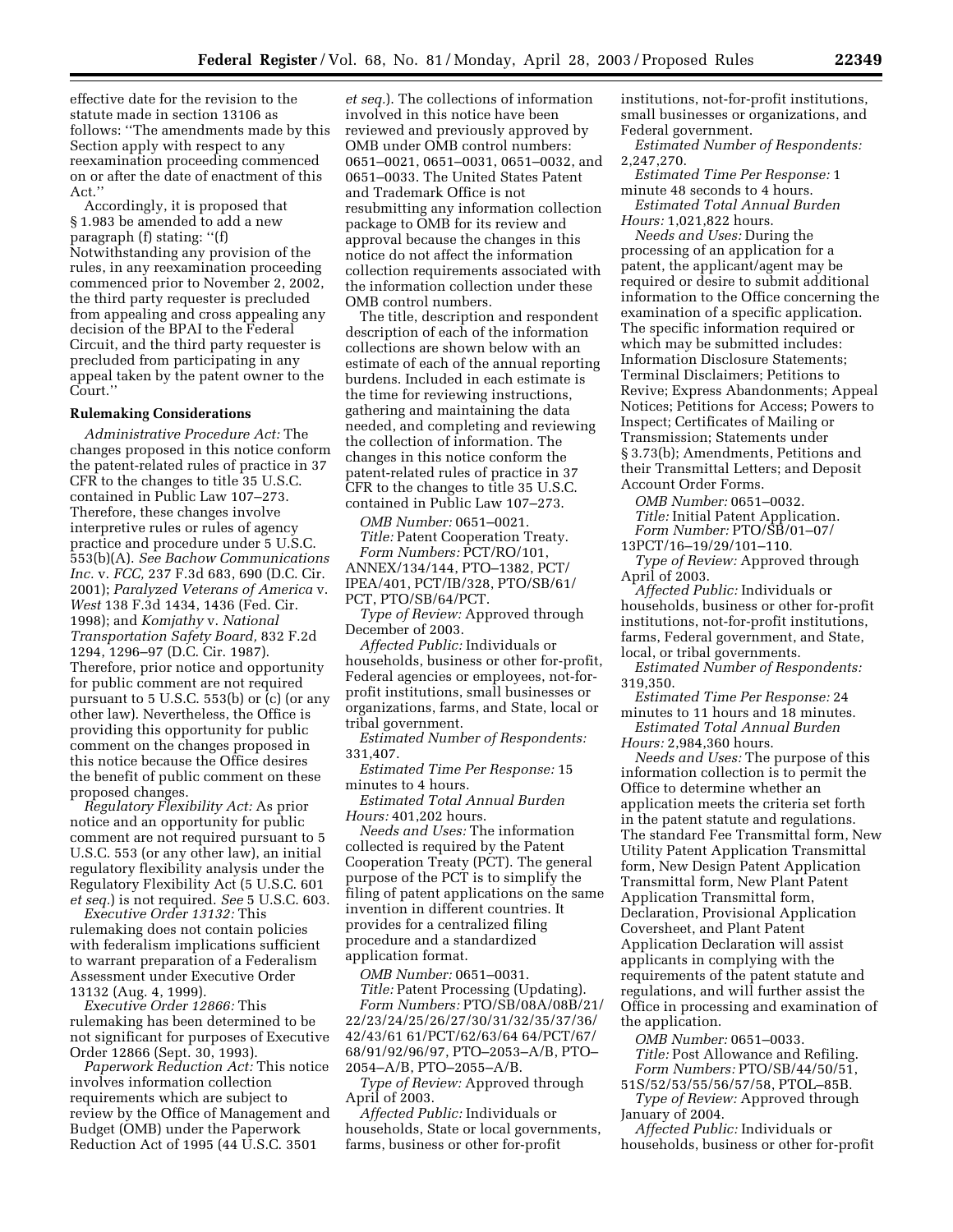institutions, not-for-profit institutions, farms, State, local and tribal governments, and Federal government.

*Estimated Number of Respondents:*  205,480.

*Estimated Time Per Response:* 2 minutes to 2 hours.

*Estimated Total Annual Burden Hours:* 63,640 hours.

*Needs and Uses:* This collection of information is required to administer the patent laws pursuant to title 35, U.S.C., concerning the issuance of patents and related actions including correcting errors in printed patents, refiling of patent applications, requesting reexamination of a patent, and requesting a reissue patent to correct an error in a patent. The affected public includes any individual or institution whose application for a patent has been allowed or who takes action as covered by the applicable rules.

Comments are invited on: (1) Whether the collection of information is necessary for proper performance of the functions of the agency; (2) the accuracy of the agency's estimate of the burden; (3) ways to enhance the quality, utility, and clarity of the information to be collected; and (4) ways to minimize the burden of the collection of information to respondents.

Interested persons are requested to send comments regarding these information collections, including suggestions for reducing this burden, to Robert J. Spar, Director, Office of Patent Legal Administration, United States Patent and Trademark Office, Washington, DC 20231, or to the Office of Information and Regulatory Affairs, Office of Management and Budget, New Executive Office Building, Room 10235, 725 17th Street, NW., Washington, DC 20503, Attention: Desk Officer for the Patent and Trademark Office.

Notwithstanding any other provision of law, no person is required to respond to nor shall a person be subject to a penalty for failure to comply with a collection of information subject to the requirements of the Paperwork Reduction Act unless that collection of information displays a currently valid OMB control number.

### **List of Subjects in 37 CFR Part 1**

Administrative practice and procedure, Courts, Freedom of information, Inventions and patents, Reporting and recordkeeping requirements, Small businesses.

For the reasons set forth in the preamble, 37 CFR part 1 is proposed to be amended as follows:

# **PART 1—RULES OF PRACTICE IN PATENT CASES 1.**

The authority citation for 37 CFR part 1 continues to read as follows:

**Authority:** 35 U.S.C. 2(b)(2).

2. Section 1.1 is amended by revising paragraph (c) to read:

#### **§ 1.1 Addresses for correspondence with the United States Patent and Trademark Office.**

\* \* \* \* \* (c) *For reexamination proceedings.* (1)

Requests for *ex parte* reexamination (*original* request papers only) should be additionally marked ''Mail Stop *Ex Parte* Reexam.''

(2) Requests for *inter partes*  reexamination for original request papers and all subsequent correspondence filed in the Office, other than correspondence to the Office of the Solicitor pursuant to § 1.1(a)(3) and § 1.302(c), should be additionally marked ''Mail Stop *Inter Partes*  Reexam.''

\* \* \* \* \*

3. Section 1.13 is amended by revising paragraph (b) to read:

# **§ 1.13 Copies and certified copies.**

\* \* \* \* \* (b) Certified copies of patents, patent application publications, and trademark registrations and of any records, books, papers, or drawings within the jurisdiction of the United States Patent and Trademark Office and open to the public or persons entitled thereto will be authenticated by the seal of the United States Patent and Trademark Office and certified by the Director, or in his or her name, upon payment of the fee for the certified copy.

4. Section 1.14 is amended by revising paragraph (i)(2) to read as follows:

### **§ 1.14 Patent applications preserved in confidence.**

\* \* \* \* \*  $(i) * * * *$ 

\* \* \* \* \*

(2) A copy of an English language translation of the publication of an international application which has been filed in the United States Patent and Trademark Office pursuant to 35 U.S.C. 154(d)(4) will be furnished upon written request including a showing that the publication of the application in accordance with PCT Article 21(2) has occurred and that the U.S. was designated, and upon payment of the appropriate fee (§ 1.19(b)(4)).

5. Section 1.78 is amended by revising paragraph (a)(3) to read as follows:

# **§ 1.78 Claiming benefit of earlier filing date and cross-references to other applications.**   $(a) * * * *$

(3) If the reference required by 35 U.S.C. 120 and paragraph (a)(2) of this section is presented after the time period provided by paragraph (a)(2)(ii) of this section, the claim under 35 U.S.C. 120, 121, or 365(c) for the benefit of a prior-filed copending nonprovisional application or international application designating the United States of America may be accepted if the reference identifying the prior-filed application by application number or international application number and international filing date was unintentionally delayed. A petition to accept an unintentionally delayed claim under 35 U.S.C. 120, 121, or 365(c) for the benefit of a prior-filed application must be accompanied by:

(i) The reference required by 35 U.S.C. 120 and paragraph (a)(2) of this section to the prior-filed application, unless previously submitted;

(ii) The surcharge set forth in § 1.17(t); and

(iii) A statement that the entire delay between the date the claim was due under paragraph (a)(2)(ii) of this section and the date the claim was filed was unintentional. The Director may require additional information where there is a question whether the delay was unintentional.

\* \* \* \* \* 6. Section 1.191 is amended by revising paragraph (a) to read as follows:

### **§ 1.191 Appeal to Board of Patent Appeals and Interferences.**

(a) Every applicant for a patent or for reissue of a patent, and every owner of a patent under *ex parte* reexamination filed under § 1.510 before November 29, 1999, any of whose claims has been twice or finally (§ 1.113) rejected, may appeal from the decision of the examiner to the Board of Patent Appeals and Interferences by filing a notice of appeal and the fee set forth in § 1.17(b) within the time period provided under §§ 1.134 and 1.136 for reply. Notwithstanding the above, for an *ex parte* reexamination proceeding filed under § 1.510 on or after November 29, 1999, no appeal may be filed until the claims have been finally rejected (§ 1.113). Appeals to the Board of Patent Appeals and Interferences in *inter partes* reexamination proceedings filed under § 1.913 are controlled by §§ 1.959 through 1.981. Sections 1.191 through 1.198 are not applicable to appeals in *inter partes* reexamination proceedings filed under § 1.913.

\* \* \* \* \*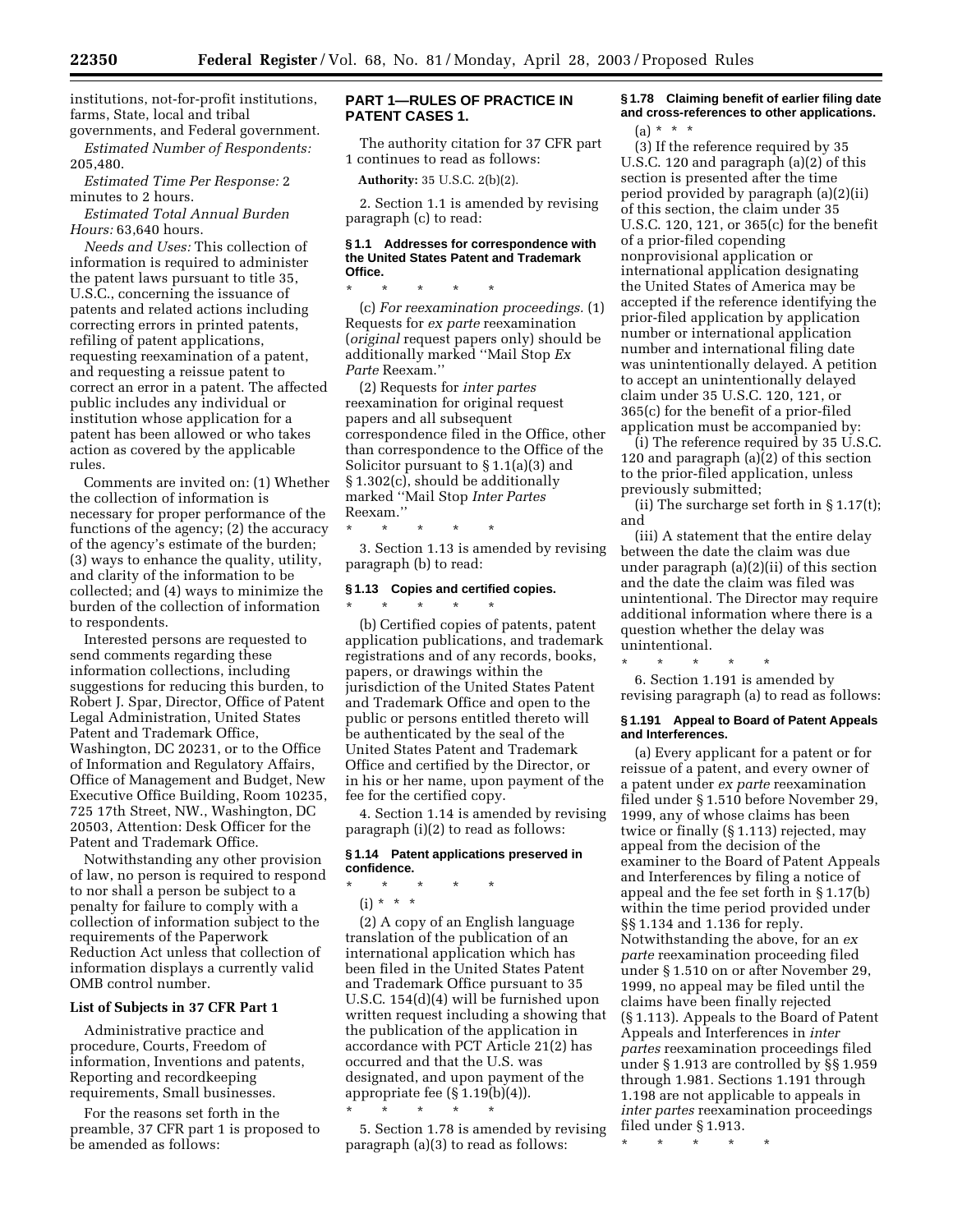7. Section 1.197 is amended by revising paragraph (c) to read as follows:

# **§ 1.197 Action following decision.**

\* \* \* \* \* (c) Termination of proceedings.—(1) Proceedings are considered terminated by the dismissal of an appeal or the failure to timely file an appeal to the court or a civil action (§ 1.304) except:

(i) Where claims stand allowed in an application; or

(ii) Where the nature of the decision requires further action by the examiner.

(2) The date of termination of proceedings is the date on which the appeal is dismissed or the date on which the time for appeal to the court or review by civil action (§ 1.304) expires. If an appeal to the court or a civil action has been filed, proceedings are considered terminated when the appeal or civil action is terminated. An appeal to the U.S. Court of Appeals for the Federal Circuit is terminated when the mandate is issued by the Court. A civil action is terminated when the time to appeal the judgment expires.

8. Section 1.301 is revised to read as follows:

### **§ 1.301 Appeal to U.S. Court of Appeals for the Federal Circuit.**

Any applicant or any owner of a patent involved in any *ex parte*  reexamination proceeding filed under § 1.510, dissatisfied with the decision of the Board of Patent Appeals and Interferences, and any party to an interference dissatisfied with the decision of the Board of Patent Appeals and Interferences, may appeal to the U.S. Court of Appeals for the Federal Circuit. The appellant must take the following steps in such an appeal: In the U.S. Patent and Trademark Office, file a written notice of appeal directed to the Director (see §§ 1.302 and 1.304); and in the Court, file a copy of the notice of appeal and pay the fee for appeal as provided by the rules of the Court. For appeals by patent owners and third party requesters in *inter partes*  reexamination proceedings filed under § 1.913, § 1.983 is controlling.

9. Section 1.302 is revised to read as follows:

#### **§ 1.302 Notice of appeal.**

(a) When an appeal is taken to the U.S. Court of Appeals for the Federal Circuit, the appellant shall give notice thereof to the Director within the time specified in § 1.304.

(b) In interferences, the notice must be served as provided in § 1.646.

(c) In *ex parte* reexamination proceedings, the notice must be served as provided in § 1.550(f).

(d) In *inter partes* reexamination proceedings, the notice must be served as provided in § 1.903.

(e) Notices of appeal directed to the Director shall be mailed to or served by hand on the General Counsel as provided in § 104.2.

10. Section 1.303 is amended by revising paragraphs (a), (b), and (d) to read as follows:

## **§ 1.303 Civil action under 35 U.S.C. 145, 146, 306.**

(a) Any applicant or any owner of a patent involved in an *ex parte*  reexamination proceeding filed under § 1.510 before November 29, 1999, dissatisfied with the decision of the Board of Patent Appeals and Interferences, and any party to an interference dissatisfied with the decision of the Board of Patent Appeals and Interferences may, instead of appealing to the U.S. Court of Appeals for the Federal Circuit (§ 1.301), have remedy by civil action under 35 U.S.C. 145 or 146, as appropriate. Such civil action must be commenced within the time specified in § 1.304.

(b) If an applicant in an *ex parte* case or an owner of a patent involved in an *ex parte* reexamination proceeding filed under § 1.510 before November 29, 1999, has taken an appeal to the U.S. Court of Appeals for the Federal Circuit, he or she thereby waives his or her right to proceed under 35 U.S.C. 145.

\* \* \* \* \* (d) For an *ex parte* reexamination proceeding filed under § 1.510 on or after November 29, 1999, and for an *inter partes* reexamination proceeding filed under § 1.913, no remedy by civil action under 35 U.S.C. 145 is available.

11. Section 1.304 is amended by revising paragraph (a)(1) to read as follows:

## **§ 1.304 Time for appeal or civil action.**

(a)(1) The time for filing the notice of appeal to the U.S. Court of Appeals for the Federal Circuit (§ 1.302) or for commencing a civil action (§ 1.303) is 2 months from the date of the decision of the Board of Patent Appeals and Interferences. If a request for rehearing or reconsideration of the decision is filed within the time period provided under § 1.197(b), or § 1.658(b), the time for filing an appeal or commencing a civil action shall expire 2 months after action on the request. If a request for rehearing or reconsideration of the decision is filed within the time period provided under § 1.979(a), the time for filing an appeal shall expire 2 months after action on the last such request made by the parties.

(i) In interferences, the time for filing a cross-appeal or cross-action expires:

(A) Fourteen days after service of the notice of appeal or the summons and complaint; or

(B) Two months after the date of decision of the Board of Patent Appeals and Interferences, whichever is later.

(ii) In *inter partes* reexaminations, the time for filing a cross-appeal expires:

(A) Fourteen days after service of the notice of appeal; or

(B) Two months after the date of decision of the Board of Patent Appeals and Interferences, whichever is later.

\* \* \* \* \* 12. Section 1.417 is revised to read as follows:

#### **§ 1.417 Submission of translation of international publication.**

The submission of an English language translation of the publication of an international application pursuant to 35 U.S.C. 154(d)(4) must clearly identify the international application to which it pertains (§ 1.5(a)) and be clearly identified as a submission pursuant to 35 U.S.C. 154(d)(4). Otherwise, the submission will be treated as a filing under 35 U.S.C. 111(a). Such submissions should be marked ''Box PCT.''

13. Section 1.495 is amended by revising paragraphs (c) and (g) to read as follows:

# **§ 1.495 Entering the national stage in the United States of America.**

\* \* \* \* \* (c) If applicant complies with paragraph (b) of this section before expiration of thirty months from the priority date but omits either a translation of the international application, as filed, into the English language, if the international application was originally filed in another language and if any English language translation of the publication of the international application previously submitted under 35 U.S.C. 154(d) (§ 1.417) is not also a translation of the international application as filed (35 U.S.C. 371(c)(2)), or the oath or declaration of the inventor (35 U.S.C.  $371(c)(4)$  and § 1.497), if a declaration of inventorship in compliance with § 1.497 has not been previously submitted in the international application under PCT Rule 4.17(iv) within the time limits provided for in PCT Rule 26*ter.*1, applicant will be so notified and given a period of time within which to file the translation and/or oath or declaration in order to prevent abandonment of the application. The payment of the processing fee set forth in § 1.492(f) is required for acceptance of an English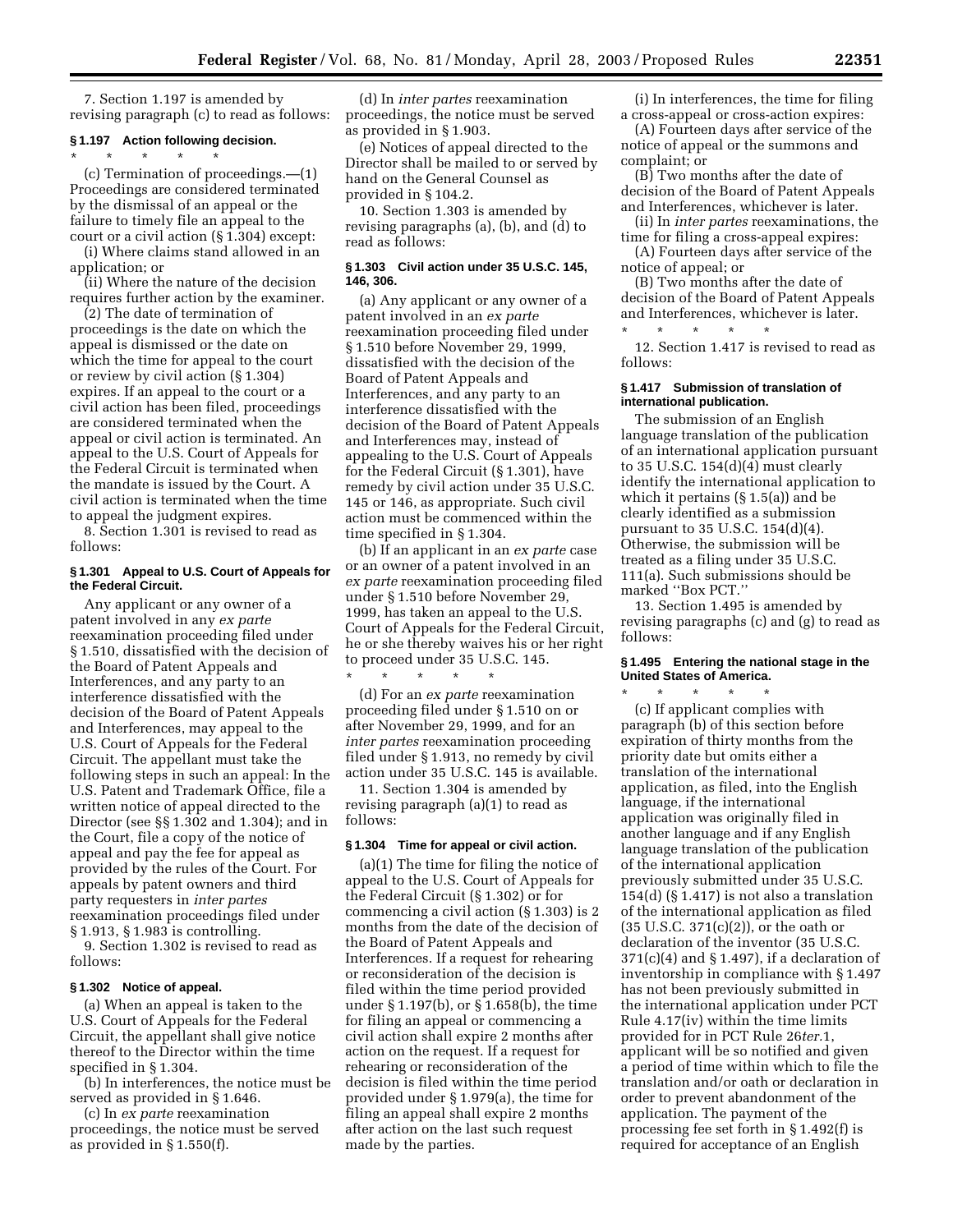translation later than the expiration of thirty months after the priority date. The payment of the surcharge set forth in § 1.492(e) is required for acceptance of the oath or declaration of the inventor later than the expiration of thirty months after the priority date. A ''Sequence Listing'' need not be translated if the ''Sequence Listing'' complies with PCT Rule 12.1(d) and the description complies with PCT Rule 5.2(b).

\* \* \* \* \* (g) The documents and fees submitted under paragraphs (b) and (c) of this section must be clearly identified as a submission to enter the national stage under 35 U.S.C. 371. Otherwise, the submission will be considered as being

made under 35 U.S.C. 111(a). \* \* \* \* \*

14. Section 1.913 is revised to read as follows:

## **§ 1.913 Persons eligible to file request for inter partes reexamination**

Except as provided for in § 1.907, any person other than the patent owner or its privies may, at any time during the period of enforceability of a patent which issued from an original application filed in the United States on or after November 29, 1999, file a request for *inter partes* reexamination by the Office of any claim of the patent on the basis of prior art patents or printed publications cited under § 1.501.

15. Section 1.949 is revised to read as follows:

# **§ 1.949 Examiner's Office action closing prosecution in inter partes reexamination.**

Upon consideration of the issues a second or subsequent time, the examiner shall issue an Office action treating all claims present in the *inter partes* reexamination, which may be an action closing prosecution. The Office action shall set forth all rejections and determinations not to make a proposed rejection, and the grounds therefor. An Office action will not usually close prosecution if it includes a new ground of rejection which was not previously addressed by the patent owner, unless the new ground was necessitated by an amendment.

16. Section 1.953 is amended by revising paragraph (a) to read as follows:

## **§ 1.953 Examiner's Right of Appeal Notice in inter partes reexamination.**

(a) Upon considering the comments of the patent owner and the third party requester subsequent to the Office action closing prosecution in an *inter partes* reexamination, or upon expiration of the time for submitting

such comments, or upon a determination of patentability of all claims in the proceeding, the examiner shall issue a Right of Appeal Notice, unless the examiner reopens prosecution and issues another Office action on the merits.

\* \* \* \* \* 17. Section 1.959 is amended by adding a new paragraph (f) to read as follows:

#### **§ 1.959 Notice of appeal and cross appeal to Board of Patent Appeals and Interferences in inter partes reexamination.**

\* \* \* \* \* (f) If a notice of appeal or cross appeal is timely filed but does not comply with any requirement of this section, appellant will be notified of the reasons for non-compliance and provided with a non-extendable period of one month within which to file an amended notice of appeal or cross appeal. If the appellant does not then file an amended notice of appeal or cross appeal within the one-month period, or files a notice which does not overcome all the reasons for non-compliance stated in the notification of the reasons for noncompliance, that appellant's appeal or cross appeal will stand dismissed.

18. Section 1.965 is amended by revising paragraph (d) to read as follows:

# **§ 1.965 Appellant's brief inter partes reexamination.**

\* \* \* \* \* (d) If a brief is filed which does not comply with all the requirements of paragraphs (a) and (c) of this section, appellant will be notified of the reasons for non-compliance and provided with a non-extendable period of one month within which to file an amended brief. If the appellant does not file an amended brief during the one-month period, or files an amended brief which does not overcome all the reasons for non-compliance stated in the notification, that appellant's appeal will stand dismissed.

19. Section 1.967 is amended by revising paragraph (c) to read as follows:

#### **§ 1.967 Respondent's brief in inter partes reexamination.**

\* \* \* \* \* (c) If a respondent brief is filed which does not comply with all the requirements of paragraphs (a) and (b) of this section, respondent will be notified of the reasons for non-compliance and provided with a non-extendable period of one month within which to file an amended brief. If the respondent does not file an amended brief during the one-month period, or files an amended

brief which does not overcome all the reasons for non-compliance stated in the notification, the respondent brief will not be considered.

20. Section 1.971 is revised to read as follows:

## **§ 1.971 Rebuttal brief in inter partes reexamination.**

(a) Within one month of the examiner's answer in an *inter partes*  reexamination appeal, any appellant may once file a rebuttal brief in triplicate. The rebuttal brief of the patent owner may be directed to the examiner's answer and/or any respondent brief. The rebuttal brief of any third party requester may be directed to the examiner's answer and/ or the respondent brief of the patent owner. The rebuttal brief of a third party requester may not be directed to the respondent brief of any other third party requester. No new ground of rejection can be proposed by a third party requester. The time for filing a rebuttal brief may not be extended. The rebuttal brief must include a certification that a copy of the rebuttal brief has been served in its entirety on all other parties to the reexamination proceeding. The names and addresses of the parties served must be indicated.

(b) If a rebuttal brief is filed which does not comply with all the requirements of paragraph (a) of this section, appellant will be notified of the reasons for non-compliance and provided with a non-extendable period of one month within which to file an amended rebuttal brief. If the appellant does not file an amended rebuttal brief during the one-month period, or files an amended rebuttal brief which does not overcome all the reasons for noncompliance stated in the notification, that appellant's rebuttal brief will not be considered.

21. Section 1.977 is amended by revising paragraph (g) to read as follows:

**§ 1.977 Decision by the Board of Patent Appeals and Interferences; remand to examiner in inter partes reexamination.** 

\* \* \* \* \* (g) The time period set forth in paragraph (b) of this section is subject to the extension of time provisions of § 1.956, when the owner is responding under paragraph (b)(1) of this section. The time period set forth in paragraph (b) of this section may not be extended when the owner is responding under paragraph (b)(2) of this section. The time periods set forth in paragraphs (c) and (e) of this section may not be extended.

22. Section 1.979 is amended by revising paragraphs (e) and (f) to read as follows: